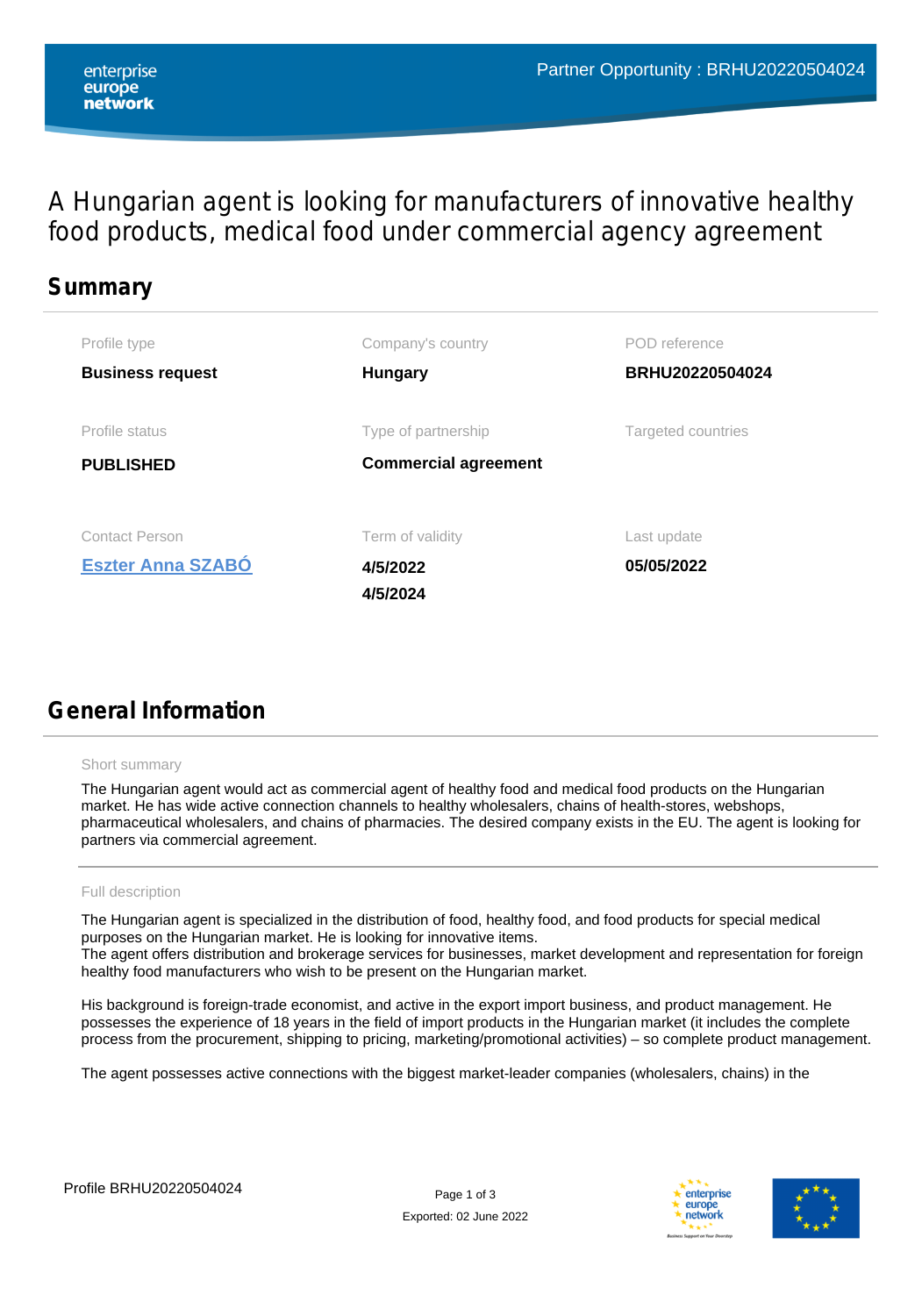#### healthy food, health business segment in the Hungarian market.

#### Partners from all over Europe are awaited. The agent offers to become a commercial agent.

Advantages and innovations

Stage of development **Stage of development** Sustainable Development goals

## **• Goal 3: Good Health and Well-being**

IPR Status

**No IPR applied**

# **Partner Sought**

#### Expected role of the partner

Type of partner sought: manufacturers of food, healthy food and food for special medical purposes that is looking for an agent who would represent their products on the Hungarian market.

**Commercial agreement • Big company**

Type of partnership Type and size of the partner

- 
- **SME 11-49**
- **SME 50 249**
- **SME <=10**

## **Dissemination**

Technology keywords

#### Market keywords

- **05007007 Other medical/health related (not elsewhere classified)**
- **07003002 Health food**
- **09003004 Distributors, imports and wholesalers**